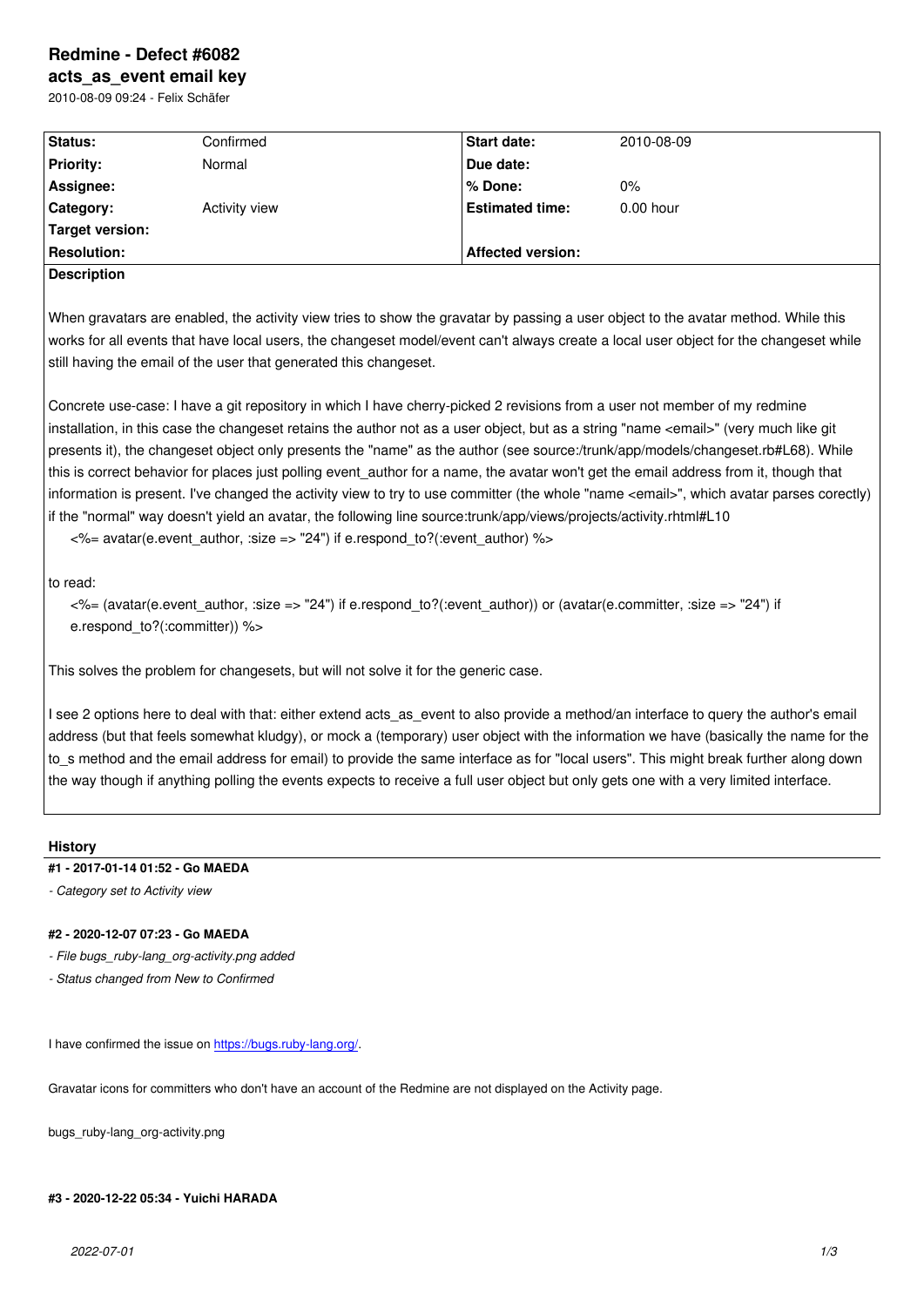I created a helper method for the activity because it complicates the Redmine account and the Repository committer decisions.

diff --git a/app/helpers/activities\_helper.rb b/app/helpers/activities\_helper.rb

index 49074b5617..d48a9939e1 100644

--- a/app/helpers/activities\_helper.rb

+++ b/app/helpers/activities\_helper.rb

@@ -30,4 +30,12 @@ module ActivitiesHelper

end

sorted\_events

end

```
+
+ def activity_avatar(event)
```
- + return nil unless event.respond\_to?(:event\_author)
- +

```
+ author = event.event_author
```
- + committer = event.respond\_to?(:committer) ? event.committer : nil
- + avatar(author.is\_a?(User) ? author : (committer || author))
- + end

end

diff --git a/app/views/activities/\_activities.html.erb b/app/views/activities/\_activities.html.erb

index aaeea76bc2..5de9a7fd37 100644

--- a/app/views/activities/\_activities.html.erb

+++ b/app/views/activities/\_activities.html.erb

@@ -4,7 +4,7 @@

<dl>

<% sort\_activity\_events(events\_by\_day[day]).each do |e, in\_group| -%>

 <dt class="<%= e.event\_type %> icon icon-<%= e.event\_type %> <%= "grouped" if in\_group %> <%= User.current.logged? && e.respond\_to?(:event\_author) && User.current == e.event\_author ? 'me' : nil %>">

- <%= avatar(e.event\_author) if e.respond\_to?(:event\_author) %>

 $+ <\frac{9}{6}$  activity avatar(e) %>

<span class="time"><%= format\_time(e.event\_datetime, false) %></span>

- <%= content\_tag('span', e.project, :class => 'project') if @project.nil? || @project != e.project %>
- <%= link\_to format\_activity\_title(e.event\_title), e.event\_url %>

# **#4 - 2021-01-03 04:46 - Go MAEDA**

Thank you for posting the patch but the test fails.

\$ ruby test/functional/activities\_controller\_test.rb Run options: --seed 15717

# Running:

.....E

Error:

ActivitiesControllerTest#test\_index\_with\_mercurial\_changesets\_and\_gravatar\_enabled\_should\_display\_gravatar:

NoMethodError: undefined method `committer' for nil:NilClass

test/functional/activities\_controller\_test.rb:312:in `test\_index\_with\_mercurial\_changesets\_and\_gravatar\_enabled\_should\_display\_gravatar'